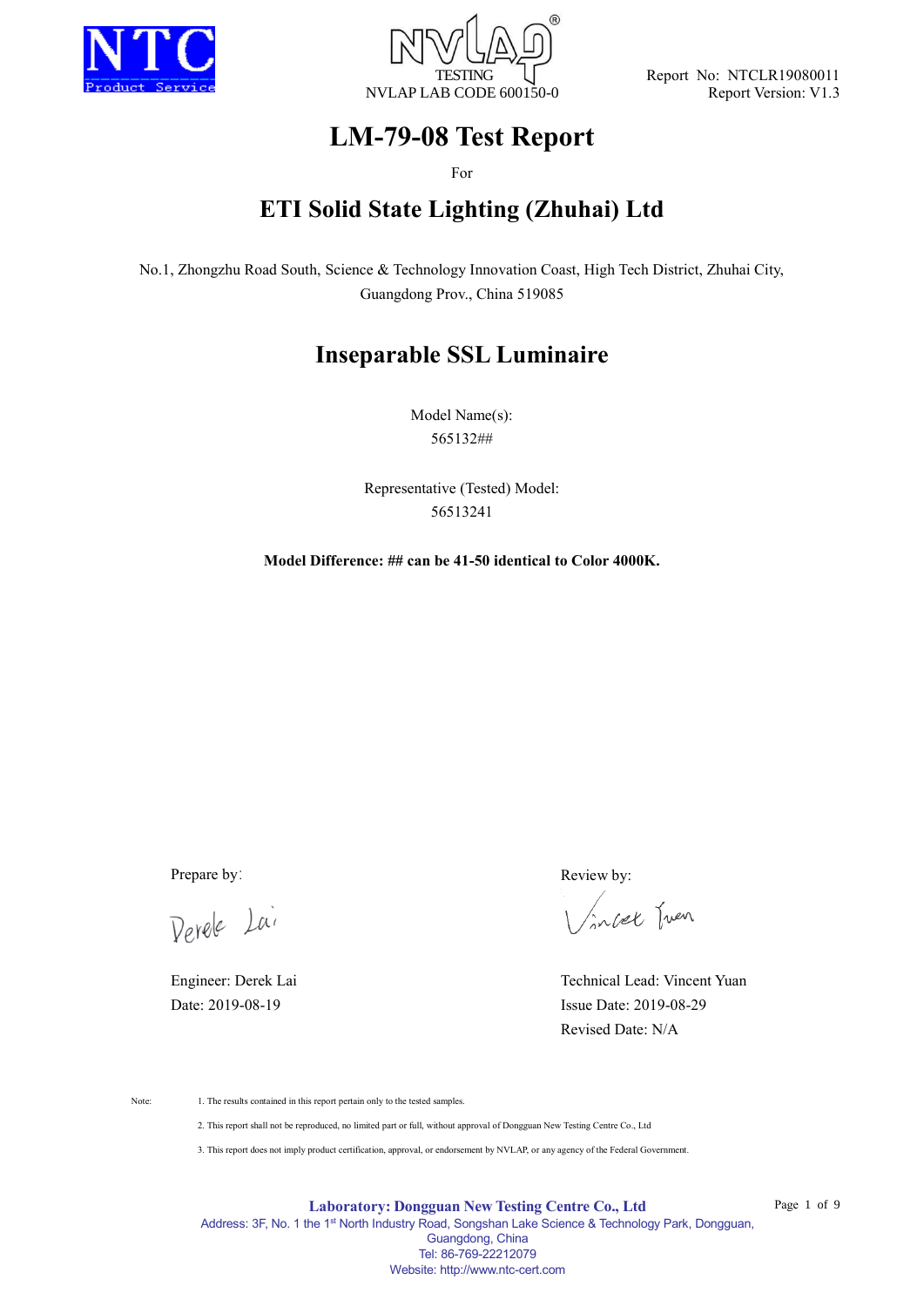

# $^{\circledR}$ **TESTING** NVLAP LAB CODE 600150-0

#### **Product Information:**

| Client Name:                   | ETI Solid State Lighting (Zhuhai) Ltd                                           |  |  |  |  |  |  |
|--------------------------------|---------------------------------------------------------------------------------|--|--|--|--|--|--|
| Brand Name:                    | <b>Commercial Electric</b>                                                      |  |  |  |  |  |  |
| Model Number:                  | $565132\# \# \# \# \# \# \{41-50\}$                                             |  |  |  |  |  |  |
| Product Type:                  | Inseparable SSL Luminaire                                                       |  |  |  |  |  |  |
| Rating Input:                  | 120-277Vac, 50/60Hz, 40W                                                        |  |  |  |  |  |  |
| Declared CCT:                  | 4000 K                                                                          |  |  |  |  |  |  |
| Declared Light Output:         | 3600 lm                                                                         |  |  |  |  |  |  |
| LED Manufacturer:              | <b>SAMSUNG</b>                                                                  |  |  |  |  |  |  |
| LED Model:                     | SPMWHX228FD5WAW0XX                                                              |  |  |  |  |  |  |
| LED Quantity:                  | $150$ pcs                                                                       |  |  |  |  |  |  |
| <b>Test Information:</b>       |                                                                                 |  |  |  |  |  |  |
| Standard Lamp:                 | Total Spectral Radiant Flux Standard Lamp, trace to NIST.                       |  |  |  |  |  |  |
|                                | 1. D908S for Gonio                                                              |  |  |  |  |  |  |
|                                | 2. D215S for Integrating Sphere                                                 |  |  |  |  |  |  |
| Date of Receipt Samples:       | 2019-07-29                                                                      |  |  |  |  |  |  |
| Quantity of Receipt Samples:   | 1 <sub>pos</sub>                                                                |  |  |  |  |  |  |
| Sample Number:                 | 190729001-S1                                                                    |  |  |  |  |  |  |
| <b>Laboratory Information:</b> |                                                                                 |  |  |  |  |  |  |
| Test Laboratory:               | Dongguan New Testing Centre Co., Ltd                                            |  |  |  |  |  |  |
| Laboratory Address:            | 3F, No. 1 the 1st North Industry Road, Songshan Lake Science & Technology Park, |  |  |  |  |  |  |
|                                | Dongguan, Guangdong, China                                                      |  |  |  |  |  |  |
| Laboratory Contact Name:       | Neil Zhong                                                                      |  |  |  |  |  |  |
| Laboratory Contact E-mail:     | Neil ntc@163.com                                                                |  |  |  |  |  |  |
| <b>Report Information:</b>     |                                                                                 |  |  |  |  |  |  |
| Issued Date of Test Report:    | 2019-08-29                                                                      |  |  |  |  |  |  |
| Revised Date of Test Report:   | N/A                                                                             |  |  |  |  |  |  |
| Test Report No.:               | NTCLR19080011                                                                   |  |  |  |  |  |  |
| Remark (If applicable):        | N/A                                                                             |  |  |  |  |  |  |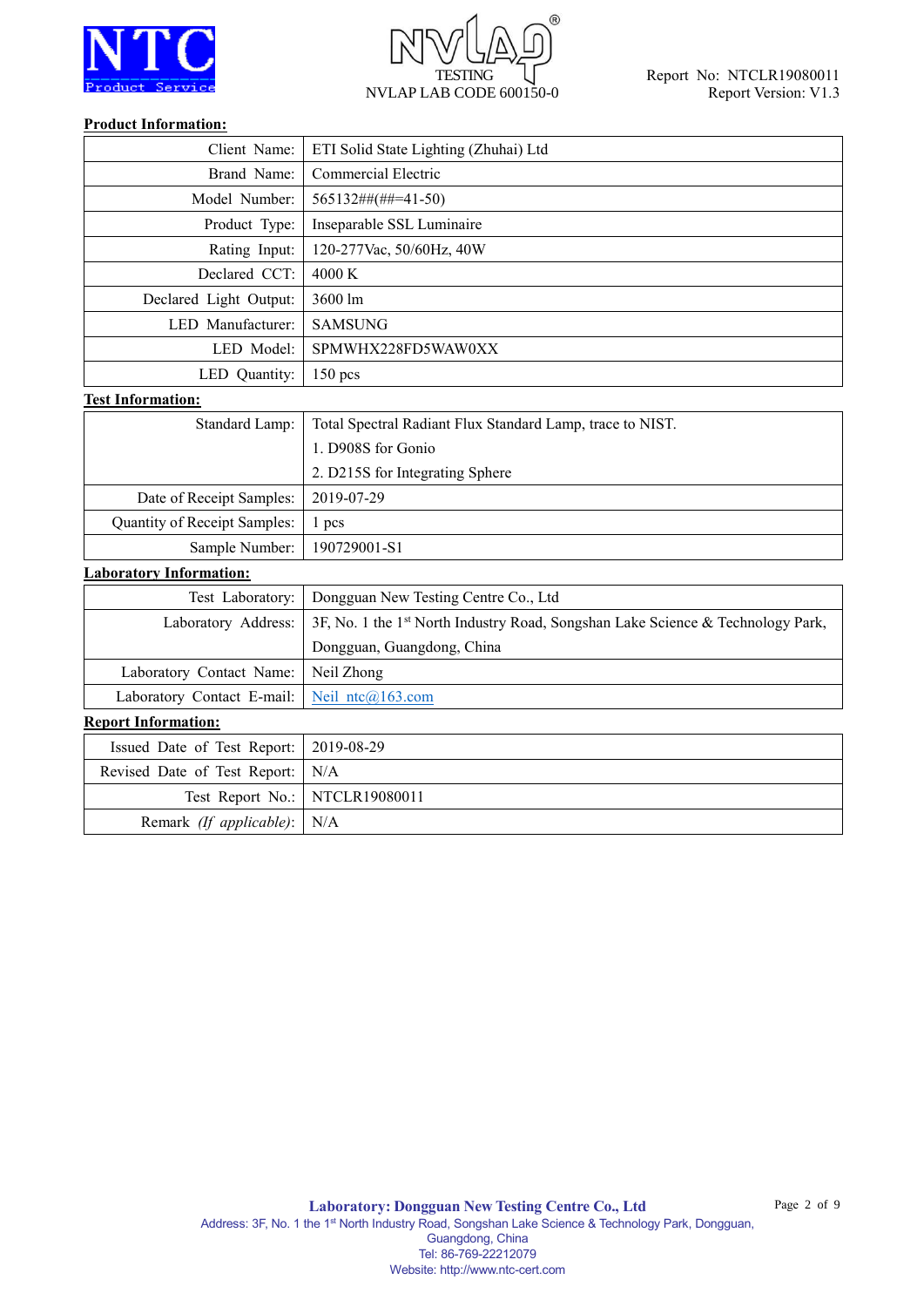



## **Test Specification:**

| тел эреспичноп.    |                                                                                         |
|--------------------|-----------------------------------------------------------------------------------------|
| Date of Test       | 2019-08-01                                                                              |
| Test Item          | 1. Total Luminous Flux                                                                  |
|                    | 2. Luminous Distribution Intensity                                                      |
|                    | 3. Luminous Efficacy                                                                    |
|                    | 4. Correlated Color Temperature                                                         |
|                    | 5. Color Rendering Index                                                                |
|                    | 6. Chromaticity Coordinate                                                              |
| Reference Standard | IES LM-79-2008 Electrical and Photometric Measurements of Solid-State Lighting Products |
|                    | ANSI C78.377-2017 Specifications for the Chromaticity of Solid State Lighting Products  |
|                    | CIE 13.3-1995 Method of Measuring and Specifying Color Rendering Properties of Light    |
|                    | Sources                                                                                 |
|                    | CIE 15-2004 Technical Report Colorimetry                                                |

#### **Test Methods:**

#### **1. Photometric and Electrical Measurements – Light Distribution Method:**

Photometric parameters were measured using the goniophotometer and software. The ambient temperature shall be maintained at 25 °C  $\pm$  1°C, measured at a point not more than 1 m from the sample and at the same height as the sample. The sample was operated at required Voltage and Frequency. It was stabilized before measurement was made. Luminous Flux, Luminaire Efficacy and Zonal Lumen were calculated from the software taken at 1° vertical intervals and 15° horizonal intervals.

#### **2. Photometric and Electrical Measurements – Integrating Sphere Method:**

Photometric parameters were measured using an integrating sphere, as spectroradiometer and software. The ambient temperature condition inside the sphere was measured at 25 °C $\pm$  1°C. The sample measurements were made using a spectroradiometer connected by a fiber optic cable and detector through the detector port of the integrating sphere. The sample was operated at require Voltage and Frequency. It was stabilized before measurement was made. Chromaticity Coordinates, Correlated Color Temperature and Color Rendering Index were calculated from the spectral radiant flux measurements taken at least 1 nm intervals over the rage of 380 to 780 nm.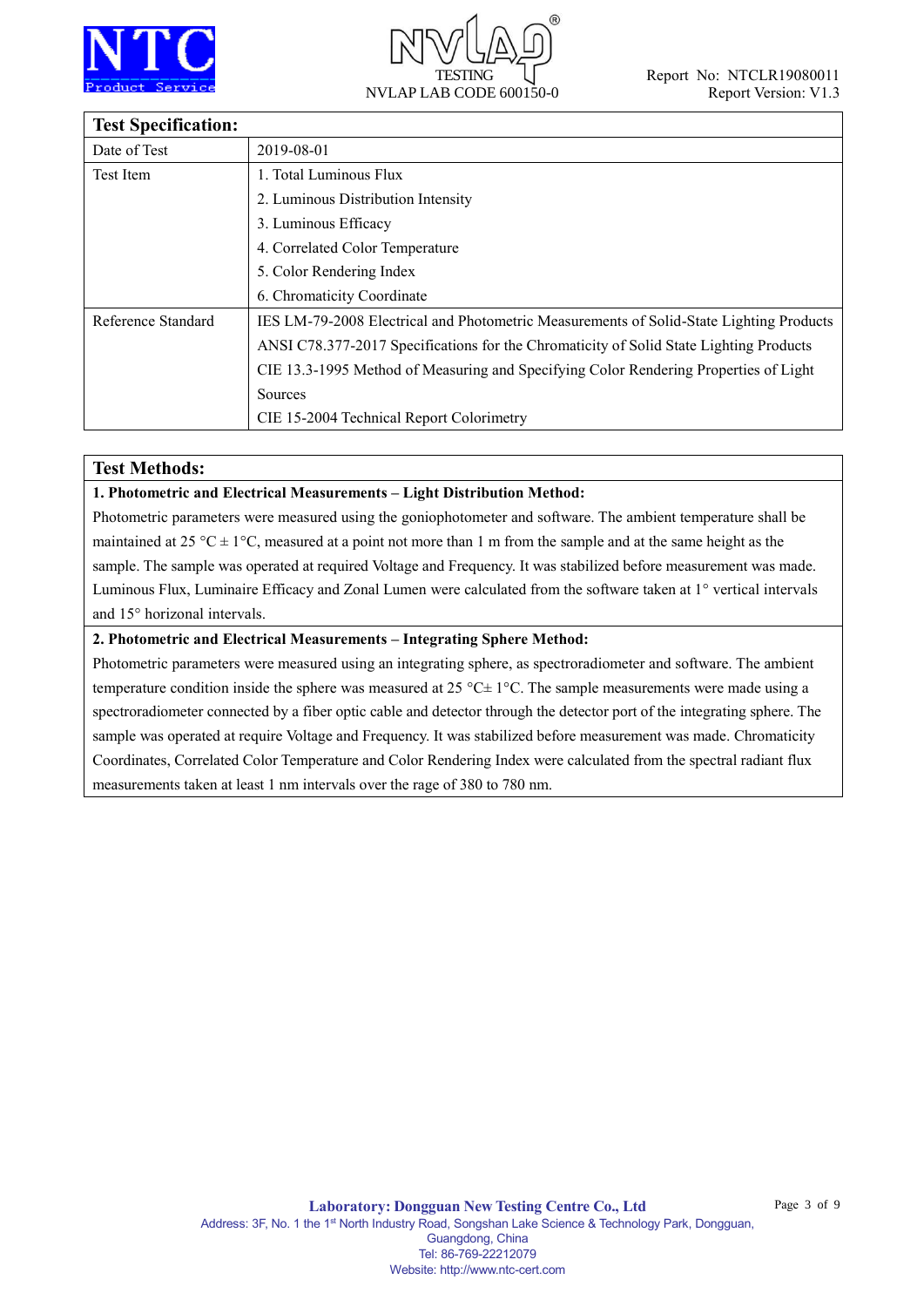



## **Integrating Sphere Test Results:**

| <b>Test Condition:</b>                       |                          |                    |    |                                    |                           |  |
|----------------------------------------------|--------------------------|--------------------|----|------------------------------------|---------------------------|--|
| <b>Test Ambient (<math>^{\circ}</math>C)</b> | <b>Test Humidity (%)</b> | <b>Orientation</b> |    | <b>Stabilization Time (minute)</b> | <b>Test Time (minute)</b> |  |
| 24.7                                         | 41.6                     | Face Down          | 90 |                                    |                           |  |
| <b>Electrical Data:</b>                      |                          |                    |    |                                    |                           |  |
| Voltage $(V)$                                | <b>Frequency (Hz)</b>    | Current $(A)$      |    | <b>Wattage (W)</b>                 | <b>Power Factor</b>       |  |
| 120.0                                        | 60                       | 0.3370             |    | 39.93                              | 0.9874                    |  |

**Color Data:**

| <b>Parameter</b> | <b>Result</b> | <b>Special Color Rendering</b> |    |                |  |  |  |
|------------------|---------------|--------------------------------|----|----------------|--|--|--|
| CCT(K)           | 4143          | $\mathbf{R}1$                  | 85 | R <sub>9</sub> |  |  |  |
| Ra               | 85.5          | R <sub>2</sub>                 | 91 | <b>R10</b>     |  |  |  |
| R9               | 26            | R <sub>3</sub>                 | 94 | <b>R11</b>     |  |  |  |
| Chromaticity, x  | 0.3728        | R <sub>4</sub>                 | 85 | <b>R12</b>     |  |  |  |
| Chromaticity, y  | 0.3665        | R5                             | 85 | <b>R13</b>     |  |  |  |
| Chromaticity, u' | 0.2241        | <b>R6</b>                      | 86 | <b>R14</b>     |  |  |  |
| Chromaticity, v' | 0.4958        | R7                             | 88 | <b>R15</b>     |  |  |  |
| Duv              | $-0.00258$    | R8                             | 71 |                |  |  |  |

| meter            | <b>Result</b> | <b>Special Color Rendering</b> |    |                |    |  |  |  |  |
|------------------|---------------|--------------------------------|----|----------------|----|--|--|--|--|
| CCT(K)           | 4143          | R1                             | 85 | R <sub>9</sub> | 26 |  |  |  |  |
| Ra               | 85.5          | R2                             | 91 | <b>R10</b>     | 77 |  |  |  |  |
| R9               | 26            | R3                             | 94 | <b>R11</b>     | 84 |  |  |  |  |
| Chromaticity, x  | 0.3728        | R4                             | 85 | <b>R12</b>     | 65 |  |  |  |  |
| Chromaticity, y  | 0.3665        | R5                             | 85 | <b>R13</b>     | 86 |  |  |  |  |
| Chromaticity, u' | 0.2241        | <b>R6</b>                      | 86 | <b>R14</b>     | 97 |  |  |  |  |
| Chromaticity, v' | 0.4958        | R7                             | 88 | <b>R15</b>     | 81 |  |  |  |  |
| <b>Duv</b>       | $-0.00258$    | R <sub>8</sub>                 | 71 |                |    |  |  |  |  |

## **Spectrum Diagram:**

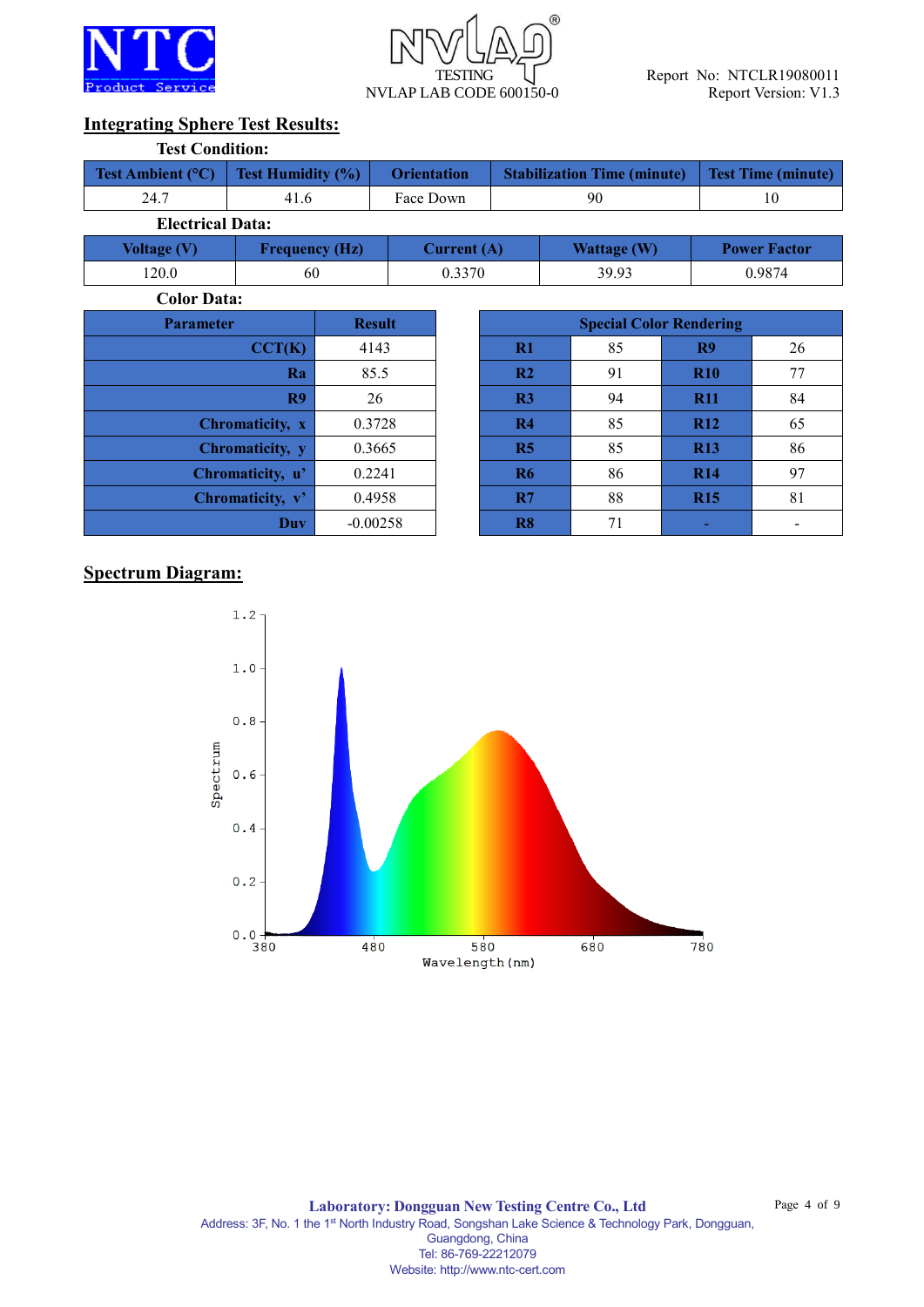



## **Goniophotemeter Test Results:**

| <b>Test Condition:</b>     |                                                              |                            |                |                                    |                           |        |  |  |  |
|----------------------------|--------------------------------------------------------------|----------------------------|----------------|------------------------------------|---------------------------|--------|--|--|--|
| Test Ambient $(^{\circ}C)$ | <b>Test Humidity (%)</b>                                     | <b>Orientation</b>         |                | <b>Stabilization Time (minute)</b> | <b>Test Time (minute)</b> |        |  |  |  |
| 24.7                       | 41.6                                                         | Face Down                  | 90             |                                    | 25                        |        |  |  |  |
| <b>Electrical Data:</b>    |                                                              |                            |                |                                    |                           |        |  |  |  |
| <b>Voltage (V)</b>         | <b>Frequency (Hz)</b>                                        |                            | Current $(A)$  | <b>Wattage (W)</b>                 | <b>Power Factor</b>       |        |  |  |  |
| 120.0                      | 60                                                           | 0.3370                     |                | 39.93                              |                           | 0.9874 |  |  |  |
|                            | <b>Goniophotometer Data:</b>                                 |                            |                |                                    |                           |        |  |  |  |
|                            | <b>Parameter</b>                                             |                            | <b>Results</b> |                                    |                           |        |  |  |  |
|                            |                                                              | <b>Total Luminous (lm)</b> | 3704.7         |                                    |                           |        |  |  |  |
|                            | Luminous Efficacy (lm/w)                                     |                            | 92.78          |                                    |                           |        |  |  |  |
|                            | <b>Zonal Lumens Distribution <math>(0-60^{\circ})</math></b> |                            | 77.6%          |                                    |                           |        |  |  |  |

**Beam Angle (°)** 114.2

## **Luminous Intensity Distribution Diagram:**

## LUMINOUS INTENSITY DISTRIBUTION DIAGRAM



**Laboratory: Dongguan New Testing Centre Co., Ltd** Address: 3F, No. 1 the 1<sup>st</sup> North Industry Road, Songshan Lake Science & Technology Park, Dongguan, Guangdong, China Tel: 86-769-22212079 Website: http://www.ntc-cert.com

Page 5 of 9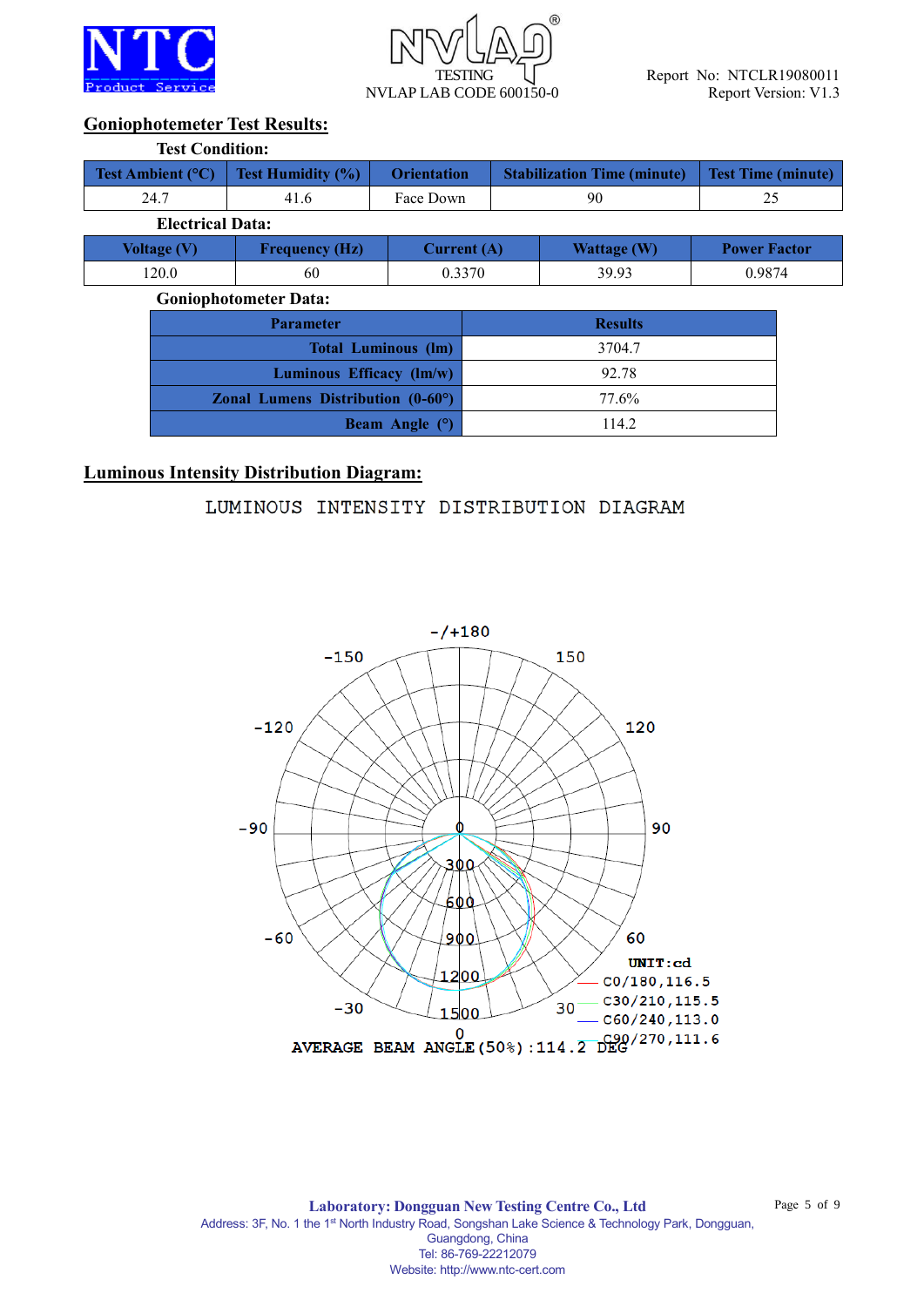



#### **Zonal Flux Diagram:**

ZONAL FLUX DIAGRAM:

| Y<br>10    | $_{\rm CO}$<br>1235 | C45<br>1225 | C90                   | C135  | C180   | C225                             | C270   | C315  | Y.          | $\Phi$ zone | $\Phi$ total | <i><b>%lum, lamp</b></i> |
|------------|---------------------|-------------|-----------------------|-------|--------|----------------------------------|--------|-------|-------------|-------------|--------------|--------------------------|
|            |                     |             |                       |       |        |                                  |        |       |             |             |              |                          |
|            |                     |             | 1221                  | 1233  | 1250   | 1257                             | 1254   | 1247  | $0 - 10$    | 119.4       | 119.4        | 3.22, 3.22               |
| 20         | 1171                | 1147        | 1137                  | 1163  | 1200   | 1208                             | 1200   | 1188  | $10 - 20$   | 342.6       | 462.0        | 12.5, 12.5               |
| 30         | 1069                | 1035        | 1016                  | 1055  | 1112   | 1118                             | 1101   | 1089  | $20 - 30$   | 520.9       | 982.9        | 26.5,26.5                |
| 40         | 934.0               | 888.5       | 863.3                 | 913.0 | 985.2  | 988.5                            | 964.5  | 952.7 | $30 - 40$   | 631.4       | 1614         | 43.6, 43.6               |
| 50         | 765.8               | 715.7       | 687.1                 | 740.2 | 822.4  | 825.0                            | 797.3  | 785.0 | $40 - 50$   | 659.7       | 2274         | 61.4, 61.4               |
| 60         | 566.5               | 519.4       | 492.3                 | 541.2 | 623.9  | 631.4                            | 607.2  | 590.5 | $50 - 60$   | 600.6       | 2875         | 77.6.77.6                |
| 70         | 341.2               | 307.7       | 290.8                 | 323.7 | 393.6  | 414.1                            | 401.1  | 375.4 | $60 - 70$   | 460.0       | 3335         | 90,90                    |
| 80         | 113.7               | 113.3       | 119.2                 | 120.0 | 150.5  | 193.6                            | 200.0  | 163.0 | $70 - 80$   | 262.0       | 3597         | 97.1, 97.1               |
| 90         | 0.0443              | 19.28       | 30.46                 | 19.75 | 0.2111 | 36.82                            | 55.10  | 24.96 | $80 - 90$   | 80.45       | 3677         | 99.3,99.3                |
| 100        | 1.020               | 1.475       | 1.111                 | 1.708 | 0.9305 | 1.574                            | 0.8538 | 1.631 | $90 - 100$  | 8.863       | 3686         | 99.5,99.5                |
| 110        | 3.170               | 2.305       | 3.703                 | 2.892 | 3.749  | 2.510                            | 2.426  | 2.258 | $100 - 110$ | 2.462       | 3688         | 99.6,99.6                |
| 120        | 2.664               | 3.659       | 3.084                 | 4.243 | 4.258  | 3.188                            | 2.858  | 3.185 | $110 - 120$ | 2.997       | 3691         | 99.6,99.6                |
| 130        | 2.350               | 4.662       | 4.416                 | 5.140 | 3.450  | 4.294                            | 3.865  | 4.240 | $120 - 130$ | 3.344       | 3695         | 99.7,99.7                |
| 140        | 2.472               | 5.600       | 5.421                 | 5.973 | 3.270  | 5.053                            | 5.001  | 5.088 | $130 - 140$ | 3.420       | 3698         | 99.8,99.8                |
| 150        | 2.634               | 2.065       | 6.190                 | 2.479 | 3.093  | 1.993                            | 5.333  | 2.583 | $140 - 150$ | 2.964       | 3701         | 99.9,99.9                |
| 160        | 2.772               | 4.452       | 2.287                 | 5.565 | 2.074  | 4.649                            | 3.041  | 4.763 | $150 - 160$ | 1.867       | 3703         | 100,100                  |
| 170        | 2.014               | 5.148       | 6.057                 | 5.112 | 2.664  | 5.628                            | 6.654  | 4.380 | $160 - 170$ | 1.360       | 3704         | 100,100                  |
| 180        | 1.412               | 1.453       | 1.432                 | 1.689 | 1.410  | 1.455                            | 1.430  | 1.689 | $170 - 180$ | 0.3663      | 3705         | 100,100                  |
| <b>DEG</b> |                     |             | LUMINOUS INTENSITY:cd |       |        | Less than $35%$ Percent = 13.6 % |        |       |             | UNIT: 1m    |              |                          |

#### **Isocandela Diagram:**

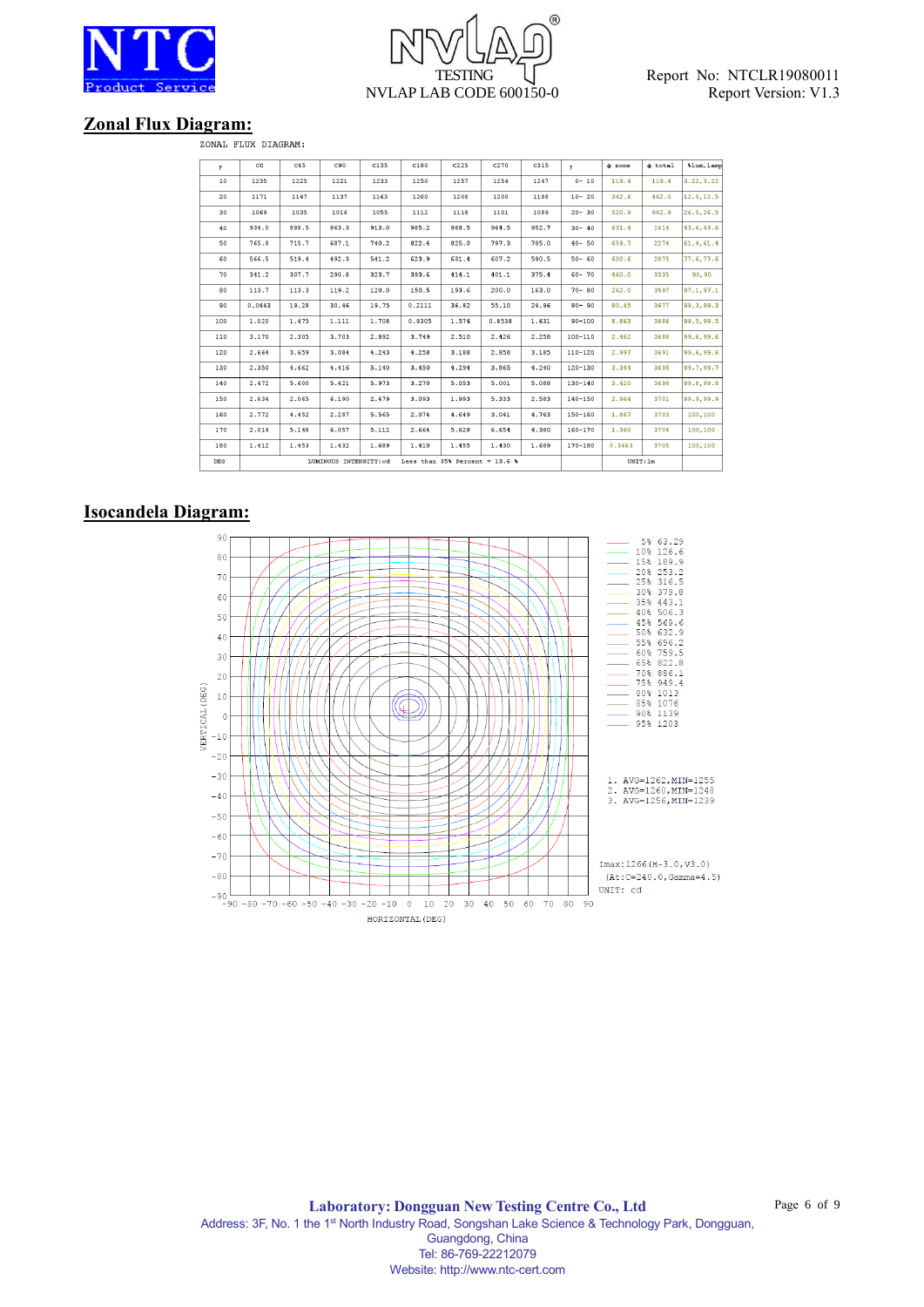

# $^{\circledR}$ **TESTING** NVLAP LAB CODE 600150-0

## **Luminous Distribution Intensity Data:**

| Table--1            |              |              |              |              |              |            |            |            |            |            |            |            |            |            |            |            | UNIT: cd   |            |            |
|---------------------|--------------|--------------|--------------|--------------|--------------|------------|------------|------------|------------|------------|------------|------------|------------|------------|------------|------------|------------|------------|------------|
| C (DEG)             |              |              |              |              |              |            |            |            |            |            |            |            |            |            |            |            |            |            |            |
| (DEG)               | 0            | 15           | 30           | 45           | 60           | 75         | 90         | 105        | 120        | 135        | 150        | 165        | 180        | 195        | 210        | 225        | 240        | 255        | 270        |
| 0                   | 1262         | 1262         | 1262         | 1262         | 1262         | 1262       | 1262       | 1262       | 1262       | 1262       | 1262       | 1262       | 1262       | 1262       | 1262       | 1262       | 1262       | 1262       | 1262       |
| 5                   | 1253         | 1251         | 1250         | 1248         | 1247         | 1247       | 1248       | 1249       | 1250       | 1253       | 1255       | 1258       | 1261       | 1262       | 1264       | 1265       | 1265       | 1265       | 1265       |
| 10                  | 1235         | 1232         | 1227         | 1225         | 1222         | 1221       | 1221       | 1224       | 1228       | 1233       | 1239       | 1245       | 1250       | 1253       | 1256       | 1257       | 1258       | 1256       | 1254       |
| 15                  | 1207         | 1203         | 1195         | 1191         | 1185         | 1184       | 1184       | 1189       | 1195       | 1203       | 1212       | 1222       | 1230       | 1234       | 1238       | 1238       | 1238       | 1235       | 1233       |
| 20                  | 1171         | 1164         | 1154         | 1147         | 1140         | 1138       | 1137       | 1143       | 1151       | 1163       | 1175       | 1188       | 1200       | 1205       | 1210       | 1208       | 1207       | 1202       | 1200       |
| 25                  | 1125         | 1117         | 1104         | 1094         | 1085         | 1081       | 1080       | 1088       | 1098       | 1114       | 1129       | 1147       | 1161       | 1166       | 1171       | 1168       | 1166       | 1159       | 1156       |
| 30                  | 1069         | 1061         | 1045         | 1035         | 1021         | 1017       | 1016       | 1024       | 1036       | 1055       | 1074       | 1095       | 1112       | 1117       | 1123       | 1118       | 1114       | 1106       | 1101       |
| 35                  | 1006         | 996          | 978          | 965          | 950          | 945        | 943        | 952        | 965        | 988        | 1010       | 1034       | 1053       | 1059       | 1064       | 1058       | 1052       | 1042       | 1037       |
| 40                  | 934          | 923          | 904          | 889          | 873          | 865        | 863        | 874        | 888        | 913        | 937        | 964        | 985        | 992        | 996        | 989        | 982        | 970        | 964        |
| 45<br>50            | 854<br>766   | 843<br>755   | 822<br>733   | 805<br>716   | 788<br>697   | 781<br>690 | 778<br>687 | 789<br>698 | 804<br>714 | 830<br>740 | 856<br>767 | 885<br>798 | 908<br>822 | 915<br>829 | 920<br>834 | 911<br>825 | 904<br>817 | 890<br>804 | 884<br>797 |
| 55                  | 670          | 659          | 637          | 620          | 602          | 595        | 591        | 602        | 617        | 644        | 671        | 702        | 727        | 735        | 741        | 732        | 724        | 711        | 705        |
| 60                  |              | 556          | 534          | 519          | 502          | 496        | 492        | 502        |            | 541        |            | 598        | 624        | 632        | 639        | 631        | 625        | 613        | 607        |
| 65                  | 567<br>457   | 447          | 427          | 415          | 399          | 395        | 391        | 400        | 516<br>411 | 434        | 567<br>457 | 486        | 512        | 521        | 531        | 525        | 522        | 510        | 505        |
| 70                  | 341          | 334          | 317          | 308          | 296          | 294        | 291        | 298        | 305        | 324        | 342        | 368        | 394        | 403        | 416        | 414        | 414        | 405        | 401        |
| 75                  | 224          | 219          | 207          | 203          | 198          | 198        | 197        | 200        | 204        | 216        | 227        | 248        | 271        | 282        | 299        | 301        | 306        | 300        | 298        |
| 80                  | 114          | 112          | 109          | 113          | 116          | 119        | 119        | 120        | 119        | 120        | 122        | 132        | 150        | 163        | 184        | 194        | 202        | 202        | 200        |
| 85                  | 26.1         | 32.2         | 39.8         | 51.4         | 58.3         | 63.9       | 64.4       | 64.0       | 59.0       | 53.6       | 44.7       | 40.5       | 48.9       | 62.9       | 85.6       | 101        | 115        | 118        | 118        |
| 90                  | 0.04         | 2.89         | 9.75         | 19.3         | 24.9         | 29.6       | 30.5       | 29.6       | 24.8       | 19.8       | 10.8       | 3.89       | 0.21       | 7.41       | 24.0       | 36.8       | 49.5       | 53.9       | 55.1       |
| 95                  | 0.21         | 0.31         | 1.37         | 5.21         | 8.54         | 11.9       | 12.3       | 11.8       | 9.11       | 5.76       | 1.04       | 0.20       | 0.25       | 0.31       | 1.27       | 6.00       | 13.9       | 17.0       | 18.7       |
| 100                 | 1.02         | 0.89         | 1.36         | 1.48         | 1.40         | 1.21       | 1.11       | 1.33       | 2.00       | 1.71       | 1.59       | 0.66       | 0.93       | 0.76       | 1.17       | 1.57       | 1.27       | 1.00       | 0.85       |
| 105                 | 2.41         | 1.97         | 2.10         | 2.57         | 3.90         | 4.64       | 1.86       | 3.58       | 4.30       | 3.05       | 2.23       | 2.11       | 2.57       | 2.05       | 2.13       | 2.40       | 3.09       | 2.73       | 1.58       |
| 110                 | 3.17         | 2.49         | 2.84         | 2.30         | 2.76         | 3.36       | 3.70       | 3.58       | 3.07       | 2.89       | 3.30       | 3.14       | 3.75       | 2.98       | 2.72       | 2.51       | 2.48       | 2.39       | 2.43       |
| 115                 | 3.25         | 2.66         | 3.37         | 3.04         | 2.64         | 2.68       | 2.89       | 2.94       | 2.99       | 3.58       | 3.98       | 3.40       | 4.35       | 3.20       | 3.19       | 2.85       | 2.77       | 2.67       | 2.55       |
| 120                 | 2.66         | 2.19         | 3.82         | 3.66         | 3.44         | 3.14       | 3.08       | 3.29       | 3.77       | 4.24       | 4.44       | 3.70       | 4.26       | 3.08       | 3.68       | 3.19       | 3.21       | 2.99       | 2.86       |
| 125                 | 2.54         | 2.99         | 4.36         | 4.17         | 4.02         | 3.96       | 3.85       | 4.09       | 4.35       | 4.66       | 4.96       | 3.02       | 3.49       | 3.22       | 3.91       | 3.94       | 3.75       | 3.60       | 3.42       |
| 130                 | 2.35         | 4.77         | 4.66         | 4.66         | 4.60         | 4.48       | 4.42       | 4.56       | 4.88       | 5.14       | 5.24       | 4.04       | 3.45       | 3.67       | 4.36       | 4.29       | 4.37       | 4.14       | 3.86       |
| 135                 | 2.27         | 4.33         | 3.53         | 5.06         | 5.13         | 4.96       | 4.95       | 5.12       | 5.35       | 5.62       | 5.16       | 4.55       | 2.96       | 4.07       | 3.97       | 4.70       | 4.32       | 4.70       | 4.26       |
| 140                 | 2.47         | 4.43         | 2.02         | 5.60         | 5.58         | 5.42       | 5.42       | 5.59       | 5.83       | 5.97       | 2.82       | 5.28       | 3.27       | 6.11       | 2.36       | 5.05       | 4.87       | 4.86       | 5.00       |
| 145                 | 2.68         | 5.33         | 3.72         | 4.35         | 5.89         | 5.94       | 6.02       | 6.07       | 6.16       | 5.48       | 2.33       | 6.08       | 3.56       | 6.60       | 3.33       | 4.03       | 5.18       | 5.07       | 5.21       |
| 150                 | 2.63         | 5.49         | 5.87         | 2.06         | 4.60         | 5.94       | 6.19       | 6.18       | 5.47       | 2.48       | 4.67       | 4.55       | 3.09       | 4.41       | 4.20       | 1.99       | 4.61       | 5.78       | 5.33       |
| 155                 | 2.55         | 5.15         | 5.20         | 3.82         | 1.63         | 3.71       | 4.33       | 4.13       | 2.32       | 3.57       | 5.04       | 5.61       | 2.43       | 5.73       | 5.11       | 3.50       | 2.56       | 2.68       | 3.74       |
| 160                 | 2.77         | 4.77         | 5.32         | 4.45         | 4.22         | 2.94       | 2.29       | 2.74       | 4.60       | 5.57       | 5.10       | 5.18       | 2.07       | 5.07       | 6.52       | 4.65       | 3.87       | 4.04       | 3.04       |
| 165                 | 1.97         | 3.99         | 5.42         | 4.64         | 4.18         | 4.97       | 6.19       | 6.56       | 6.32       | 5.83       | 5.14       | 3.97       | 2.57       | 4.04       | 5.72       | 6.66       | 6.62       | 5.79       | 4.71       |
| 170                 | 2.01         | 2.20         | 3.64         | 5.15         | 5.18         | 4.34       | 6.06       | 5.83       | 5.86       | 5.11       | 4.71       | 3.38       | 2.66       | 2.73       | 4.39       | 5.63       | 5.98       | 6.67       | 6.65       |
| 175                 | 1.84         | 1.94         | 2.93         | 3.29         | 3.34         | 3.88       | 5.35       | 5.10       | 4.05       | 4.47       | 4.05       | 3.54       | 2.27       | 2.14       | 3.05       | 4.02       | 3.92       | 4.69       | 5.46       |
| 180                 | 1.41         | 1.44         | 1.44         | 1.45         | 1.47         | 1.43       | 1.43       | 1.57       | 1.65       | 1.69       | 1.69       | 1.74       | 1.41       | 1.44       | 1.44       | 1.45       | 1.47       | 1.43       | 1.43       |
|                     |              |              |              |              |              |            |            |            |            |            |            |            |            |            |            |            |            |            |            |
| Table--2<br>C (DEG) |              |              |              |              |              |            |            |            |            |            |            |            |            |            |            |            | UNIT: cd   |            |            |
| (DEG)               | 285          | 300          | 315          | 330          | 345          |            |            |            |            |            |            |            |            |            |            |            |            |            |            |
| 0                   | 1262         | 1262         | 1262         | 1262         | 1262         |            |            |            |            |            |            |            |            |            |            |            |            |            |            |
| 5                   | 1263         | 1262         | 1259         | 1258         | 1256         |            |            |            |            |            |            |            |            |            |            |            |            |            |            |
| 10                  | 1252         | 1251         | 1247         | 1243         | 1239         |            |            |            |            |            |            |            |            |            |            |            |            |            |            |
| 15                  | 1229         | 1228         | 1222         | 1219         | 1214         |            |            |            |            |            |            |            |            |            |            |            |            |            |            |
| 20                  | 1195         | 1193         | 1188         | 1185         | 1179         |            |            |            |            |            |            |            |            |            |            |            |            |            |            |
| 25                  | 1150         | 1148         | 1143         | 1140         | 1134         |            |            |            |            |            |            |            |            |            |            |            |            |            |            |
| 30                  | 1094         | 1093         | 1089         | 1087         | 1080         |            |            |            |            |            |            |            |            |            |            |            |            |            |            |
| 35                  | 1030         | 1030         | 1025         | 1024         | 1017         |            |            |            |            |            |            |            |            |            |            |            |            |            |            |
| 40                  | 956          | 957          | 953          | 953          | 946          |            |            |            |            |            |            |            |            |            |            |            |            |            |            |
| 45                  | 876          | 877          | 873          | 873          | 867          |            |            |            |            |            |            |            |            |            |            |            |            |            |            |
| 50                  | 789          | 790          | 785          | 786          | 779          |            |            |            |            |            |            |            |            |            |            |            |            |            |            |
| 55                  | 695          | 696          | 691          | 691          | 684          |            |            |            |            |            |            |            |            |            |            |            |            |            |            |
| 60                  | 598          | 597          | 591          | 590          | 581          |            |            |            |            |            |            |            |            |            |            |            |            |            |            |
| 65                  | 495          | 493          | 485          | 482          | 472          |            |            |            |            |            |            |            |            |            |            |            |            |            |            |
| 70                  | 390          | 387          | 375          | 370          | 357          |            |            |            |            |            |            |            |            |            |            |            |            |            |            |
| 75                  | 287          | 281          | 266          | 256          | 240          |            |            |            |            |            |            |            |            |            |            |            |            |            |            |
| 80                  | 190          | 180          | 163          | 147          | 129          |            |            |            |            |            |            |            |            |            |            |            |            |            |            |
| 85                  | 109          | 97.8         | 79.6         | 60.7         | 39.9         |            |            |            |            |            |            |            |            |            |            |            |            |            |            |
| 90                  | 48.2         | 39.2         | 25.0         | 12.2         | 2.32         |            |            |            |            |            |            |            |            |            |            |            |            |            |            |
| 95                  | 14.5         | 10.1         | 3.45         | 0.79         | 0.37         |            |            |            |            |            |            |            |            |            |            |            |            |            |            |
| 100                 | 0.94         | 1.23         | 1.63         | 1.27         | 0.90         |            |            |            |            |            |            |            |            |            |            |            |            |            |            |
| 105                 | 3.05         | 2.69         | 2.05         | 1.83         | 2.08         |            |            |            |            |            |            |            |            |            |            |            |            |            |            |
| 110<br>115          | 2.35<br>2.60 | 2.29<br>2.62 | 2.26<br>2.64 | 2.42<br>2.90 | 2.38<br>2.49 |            |            |            |            |            |            |            |            |            |            |            |            |            |            |
| 120                 | 3.01         | 3.01         | 3.19         | 3.32         | 3.13         |            |            |            |            |            |            |            |            |            |            |            |            |            |            |
| 125                 | 3.35         | 3.54         | 3.49         | 3.77         | 2.16         |            |            |            |            |            |            |            |            |            |            |            |            |            |            |
| 130                 | 3.93         | 4.24         | 4.24         | 4.04         | 3.05         |            |            |            |            |            |            |            |            |            |            |            |            |            |            |
| 135                 | 4.04         | 4.66         | 4.67         | 4.04         | 4.22         |            |            |            |            |            |            |            |            |            |            |            |            |            |            |
| 140                 | 4.47         | 4.99         | 5.09         | 1.92         | 4.95         |            |            |            |            |            |            |            |            |            |            |            |            |            |            |
| 145                 | 4.60         | 5.25         | 4.02         | 2.88         | 5.75         |            |            |            |            |            |            |            |            |            |            |            |            |            |            |
| 150                 | 5.43         | 4.05         | 2.58         | 4.85         | 6.10         |            |            |            |            |            |            |            |            |            |            |            |            |            |            |
| 155                 | 2.68         | 1.90         | 3.10         | 6.86         | 5.59         |            |            |            |            |            |            |            |            |            |            |            |            |            |            |
| 160                 | 2.98         | 3.06         | 4.76         | 6.00         | 5.24         |            |            |            |            |            |            |            |            |            |            |            |            |            |            |
| 165                 | 4.60         | 5.61         | 4.08         | 5.52         | 3.80         |            |            |            |            |            |            |            |            |            |            |            |            |            |            |
| 170                 | 4.97         | 5.63         | 4.38         | 3.23         | 2.55         |            |            |            |            |            |            |            |            |            |            |            |            |            |            |
| 175                 | 3.91         | 3.66         | 3.22         | 2.46         | 1.74         |            |            |            |            |            |            |            |            |            |            |            |            |            |            |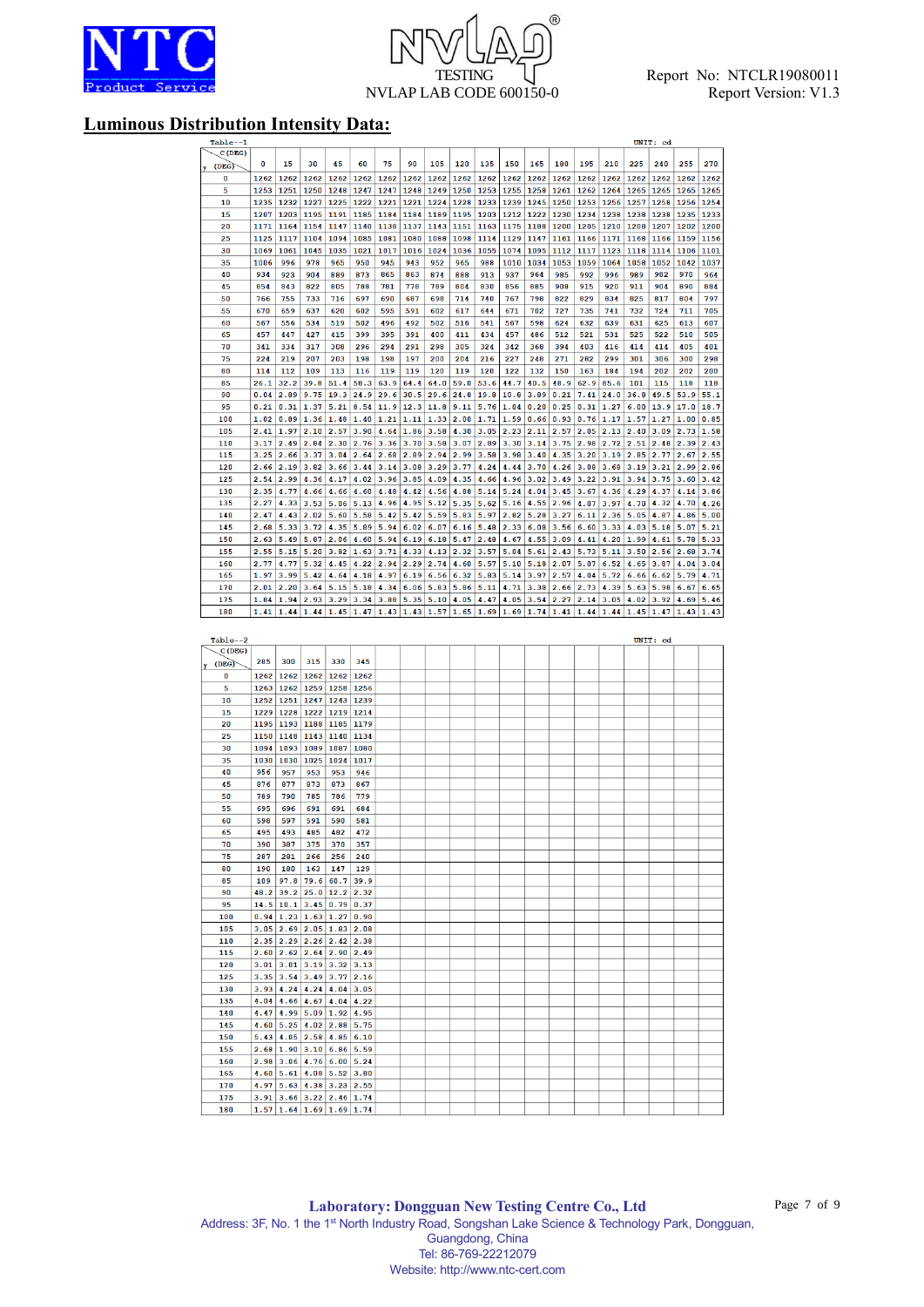



#### **Photo of Sample:**